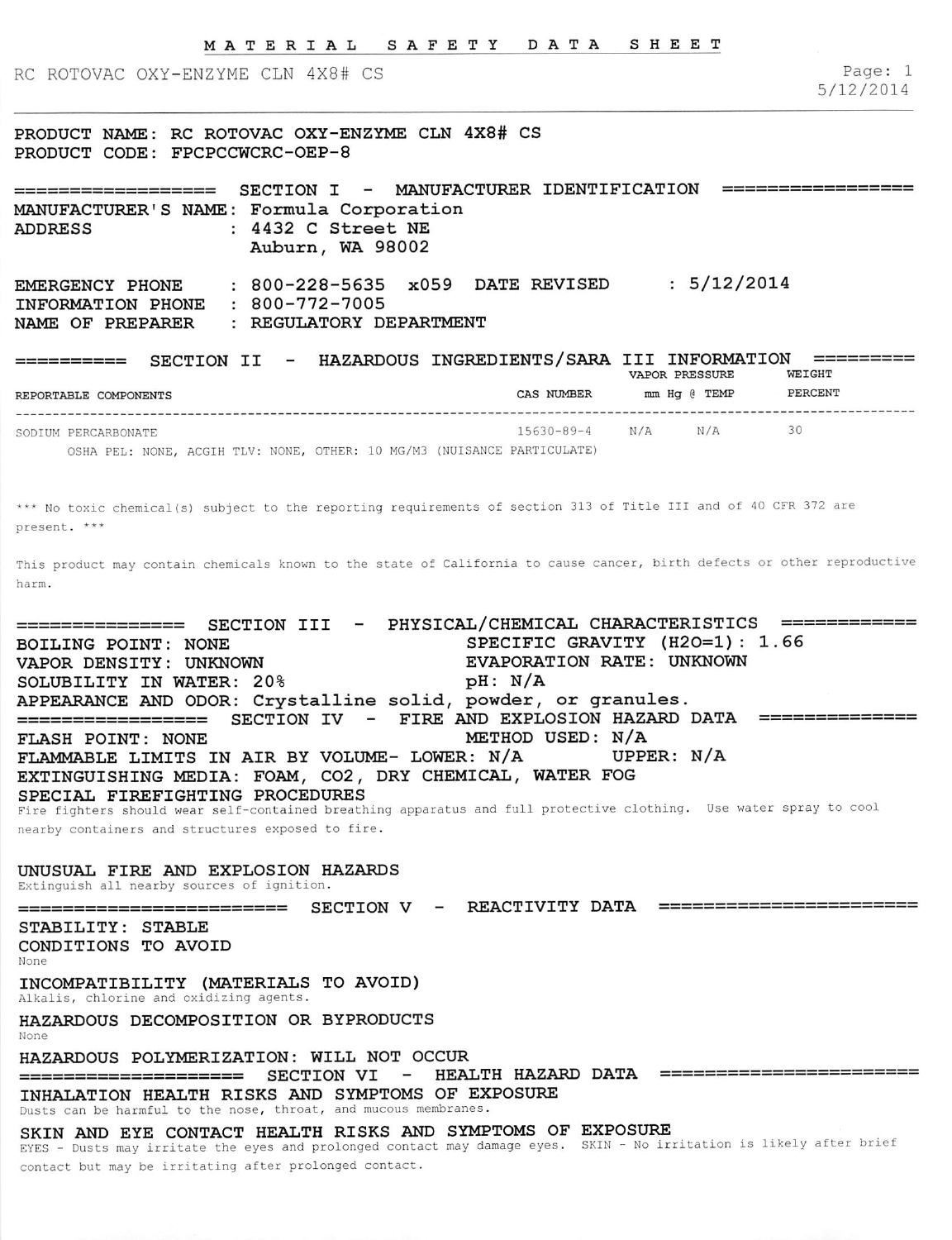# RC ROTOVAC OXY-ENZYME CLN 4X8# CS Page: 2

5/12/2014

## SKIN ABSORPTION HEALTH RISKS AND SYMPTOMS OF EXPOSURE

May cause senitization.

## INGESTION HEALTH RISKS AND SYMPTOMS OF EXPOSURE

Dusts or solids are extremely corrosive to the mouth and throat. Swallowing dusts or solids causes severe and rapid burning of the mouth, throat, and digestive tract accompanied by severe pain, vomiting, collapse and death.

# HEALTH HAZARDS (ACUTE AND CHRONIC)

May cause sensitization.

CARCINOGENICITY: NTP CARCINOGEN: No lARC MONOGRAPHS: No OSHA REGULATED: No The components of this product are not considered to be carcinogens by the National Toxicology Program, the International Agency for Research on Cancer, or the Occupational Safety and Health Administration.

# MEDICAL CONDITIONS GENERALLY AGGRAVATED BY EXPOSURE

Mone reported.

## EMERGENCY AND FIRST AID PROCEDURES

INHALATION - Remove to fresh air. Give artificial respiration if not breathing. EYES - Flush immediately with lots of running water for at least 15 minutes holding eye lids open. GET MEDICAL ATTENTION. SKIN - Immediately flush skin with lots of running water for at least 15 minutes. Remove contaminated clothing and shoes. INGESTION - Drink 1 to 8 glasses of water to dilute. DO NOT INDUCE VOMITING. Consult a physician or poison control center immediately. Treat symptomatically. Do not give anything by mouth to an unconscious or convulsing person.

## ========== SECTION VII - PRECAUTIONS FOR SAFE HANDLING AND USE ========= STEPS TO BE TAKEN IN CASE MATERIAL IS RELEASED OR SPILLED

For small spills, sweep up and contain. For larger spills, shovel up or sweep up and contain. Keep material out of sewers, storm drains, surface waters, and soil.

### WASTE DISPOSAL METHOD

Comply with all applicable governmental regulations on spill reporting, handling and disposal of waste. Dispose of contaminated product and materials used in clean up in a manner approved for this material and the contaminant. Consult appropriate Federal, State and Local regulatory agencies to ascertain proper disposal procedures and comply with them.

#### PRECAUTIONS TO BE TAKEN IN HANDLING AND STORING

Store in a dry, well ventilated place away from incompatible materials. Keep container tightly closed when not in use. Keep dry at all times. Wash thoroughly after handling. Do not get in eyes, on skin, or on clothing.

#### OTHER PRECAUTIONS

Empty containers usually still hold residues of material and vapors. These must be considered hazardous and disposed of in accordance with proper handling procedures prescribed for hazardous chemicals. When mixing with water, always add this product to water and stir.

# ================= SECTION VIII - CONTROL MEASXJRES =====================

## RESPIRATORY PROTECTION

In the absence of adequate ventilation an approved respirator may be required.

## VENTILATION

Be sure to provide adequate ventilation in all working areas at all time. In general, health problems could result from repeated and prolonged exposureto chemical vapors.

### PROTECTIVE GLOVES

Wear resistant gloves such as polyethylene or rubber.

### EYE PROTECTION

Chemical splash goggles should be worn during application of this product.

## OTHER PROTECTIVE CLOTHING OR EQUIPMENT

Where gross eye and skin contact may occur use and wear appropriate clothing, rubber boots with pants on the outside, and rubber gloves.

### WORK/HYGIENIC PRACTICES

standard hygienic practices must be observed when handling all chemicals.